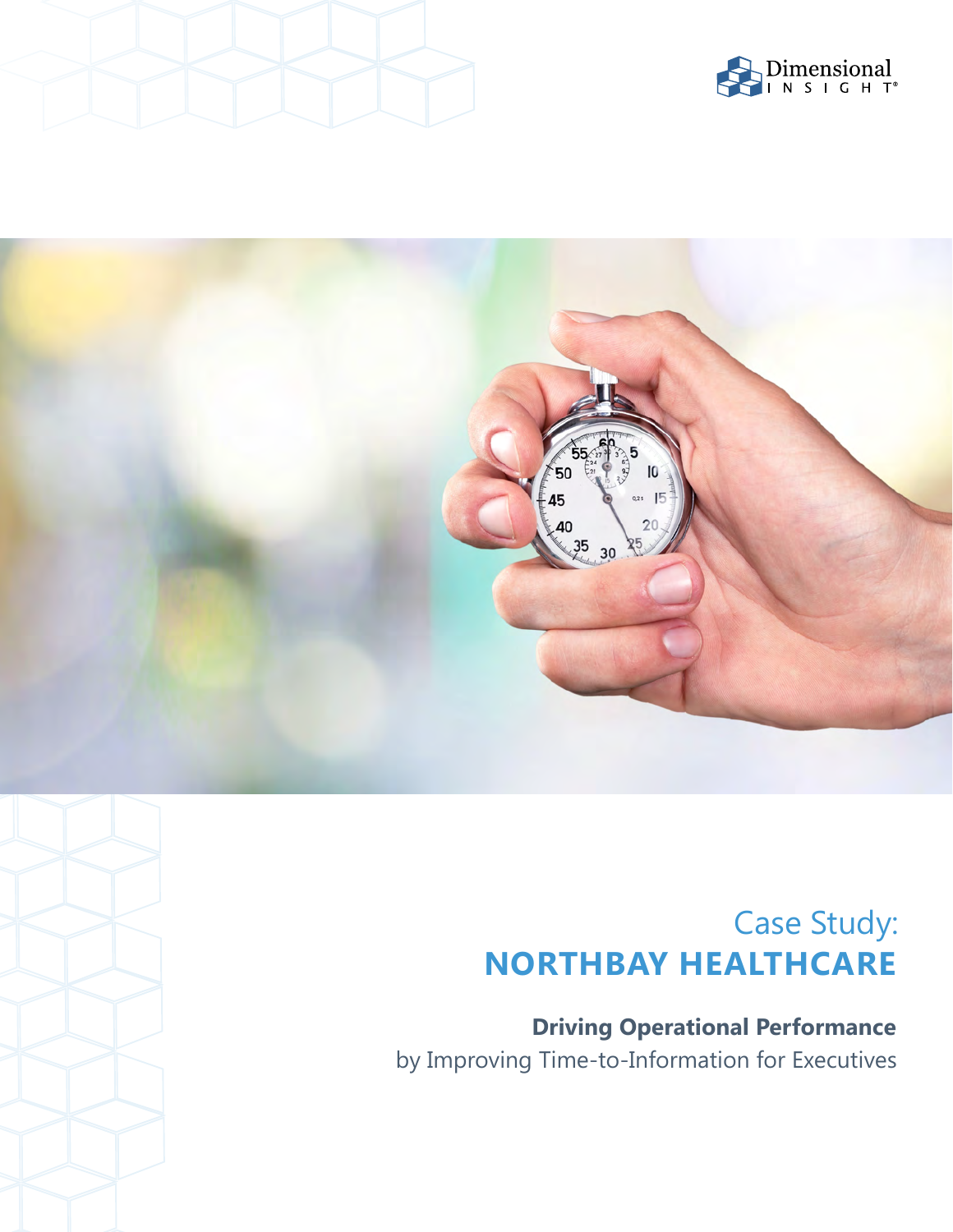

## "The web-based navigation is much more simplistic so there isn't much of a learning curve for our users to conquer."

*Paul Alcala, Vice President and Chief Information Officer*

## *Quick Facts:*  **Organization**:

NorthBay Healthcare

**Customer Since**: 2008

**Employees**: 1,800

**Industry**: Healthcare

**Headquarters**: Solano County, CA

### **Website**: [www.northbay.org](https://www.northbay.org/)

**Solution**: Diver Platform®

#### **Challenges:**

- □ Create a dashboard of operational KPI's for use by senior management.
- $\Box$  Integrate multiple systems into a single framework allowing for quicker access to information.
- $\Box$  Provide users with an individual view of information pertinent to their role within the organization.
- $\Box$  Promote individual ownership of the reporting process and empower users to become proactive decision makers by providing timely access to information.

#### **Results:**

- $\Box$  Reduce the amount of time to obtain business-critical information by providing instant access to KPI's in a dashboard interface.
- $\Box$  Use BI technology to establish an organizational culture focused around data-driven decision making.
- □ Utilize a phased deployment approach to rapidly achieve ROI at the project level to better manage total cost of ownership.

#### **Description**:

NorthBay Healthcare is a non-profit, community provider organization serving the residents of Solano County, California. It has a 50-year tradition of providing hospital and community services that are offered by no other healthcare provider in the region. For emergency care to surgery and specialty services, thousands of people in Solano County rely on NorthBay Healthcare for compassionate care, advanced medicine, close to home.

NorthBay Healthcare deployed Dimensional Insight®'s dashboard, reporting and analytics suite, Diver Platform (Diver), in response to requests from the organization's senior leadership team for timely access to standard reports on key operational metrics. For the past few years NorthBay's focus had been on implementing and deploying world-class health information systems. The health system had scores of data and now needed to focus on creating an information delivery system that allowed executives to leverage this data and make decisions that better impacted care quality, productivity, and financial and operational initiatives in a timely manner.

Paul Alcala, NorthBay's Vice President and Chief Information Officer, wanted to push the organization forward by deploying a business intelligence (BI) solution that supported the concept of data-driven decision making. "The need for timely access to data is an essential component of making informed decisions," explains Alcala. "By deploying BI solutions that are flexible enough to bring our disparate source systems together into a single reporting and analysis platform we can begin the process of becoming a proactive organization instead of a reactive one." NorthBay integrates data from multiple sources such as Cerner for clinical information, patient, census, and registration data; Lawson for payroll and human resources information; Keane for billing and accounts receivable data; Midas+ for operational metrics; and Kronos for workforce management. Alcala knew the key to driving performance improvements throughout the health system was having the ability to not only merge these disparate sources, but also to provide users with timely access to the data housed in each of these systems in a simplistic, intuitive way. By working with a team of twelve executives in the project's initial phase, Alcala and his team created dashboard views of operational KPIs which consist of about 25 report views within four critical categories — each of which are directly tied to operational performance:

- 1. Operating Statistics
- 2. Revenue Analysis
- 3. Staffing and Workload
- 4. Diagnosis-Related Group (DRG)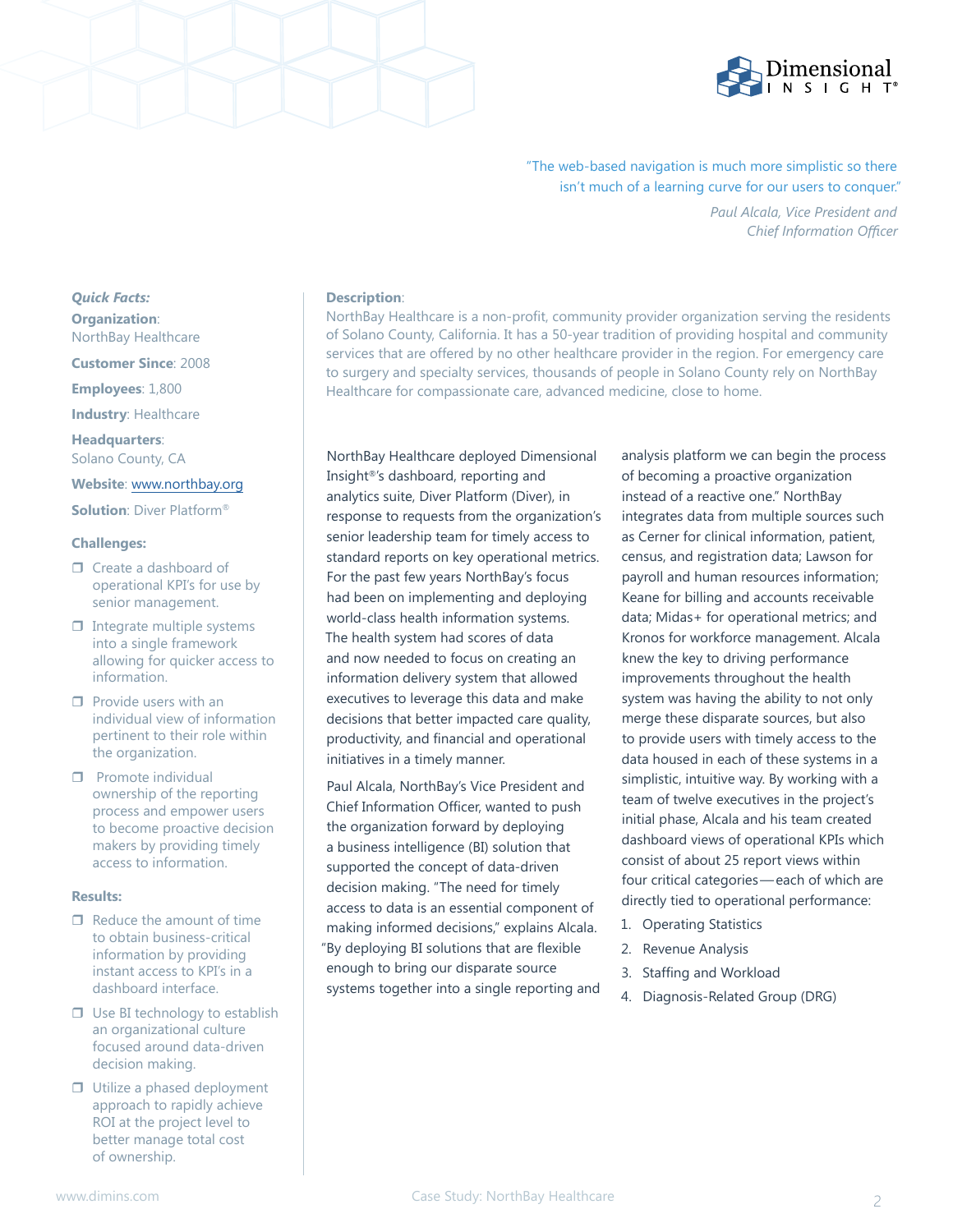

"There are more options for the graphical representation of the data which helps us communicate trends and exceptions in a way that everyone can easily recognize, instantly understand, and act upon."

Providing executives with an easy way to monitor operational KPIs in a timely manner was a key selection criterion for NorthBay. "At one time the reports that were delivered to upper management were completely outdated compared to the process that is in place today with Dimensional Insight," explains Becky Caine, Senior Systems Analyst at NorthBay. "The information on reports could have been up to three weeks old and in some instances, non-existent." Dimensional Insight's newest release gave NorthBay a much needed solution by providing a single web-based interface for information delivery that was easy for nontechnical users to access and utilize without the need for IS/IT intervention. Using Diver, NorthBay was able to design and deploy customized views of operational metrics for each member of the Senior Management Group. Users were no longer subjected to static report views of stale information but now had the ability to access operational KPIs and then 'dive' into more detailed levels of data — all within the same portalbased interface — to identify root causes or better assess and understand trends within the data.

One major factor that contributed to the project's success was the overall ease of use of the product suite-both from an end user and administrative perspective. "The usability of the product lent itself to expanding the project scope almost immediately. It is so easy for us to integrate data and then push subsets of information out to our users that I keep adding more views for our users to access," says NorthBay's CIO, Paul Alcala. "We just recently added three new report views to monitor patients in our Emergency Department by acuity level. The fact that we

### *Paul Alcala, Vice President and Chief Information Officer*

can roll this out so quickly—from concept to deliverable - speaks to the flexibility inherent within this new release."

According to Alcala, the reason NorthBay's BI initiative has been so widely accepted stems from the fact that users not only have better visibility into organizational performance metrics but also because new features have made the product more user-friendly, especially for users at the executive level. Alcala explains, "The webbased navigation is much more simplistic so there isn't much of a learning curve for our users to conquer. There are more options for the graphical representation of the data which helps us communicate trends and exceptions in a way that everyone can easily recognize, instantly understand, and act upon."

Future plans include providing an additional 40 director-level users with access to Dimensional Insight's BI platform for real-time access to data specific to their role. Alcala hopes to use BI technology to create a paradigm shift that uses data accessibility to drive accountability for performance initiatives across the organization. "I am really looking forward to the gradual evolution from data collection and distribution to data analysis," says Alcala. "Our users can be successful with this product. By giving them the ability to access information that impacts their area of responsibility they can actually make decisions proactively." Users at the directorlevel will have access to Dimensional Insight's portal interface, DivePort, and will also be supported by its powerful ad hoc analytics capabilities within the NetDiver interface allowing all dashboard, reporting and analytics requirements to be satisfied within a single toolset enterprise-wide.